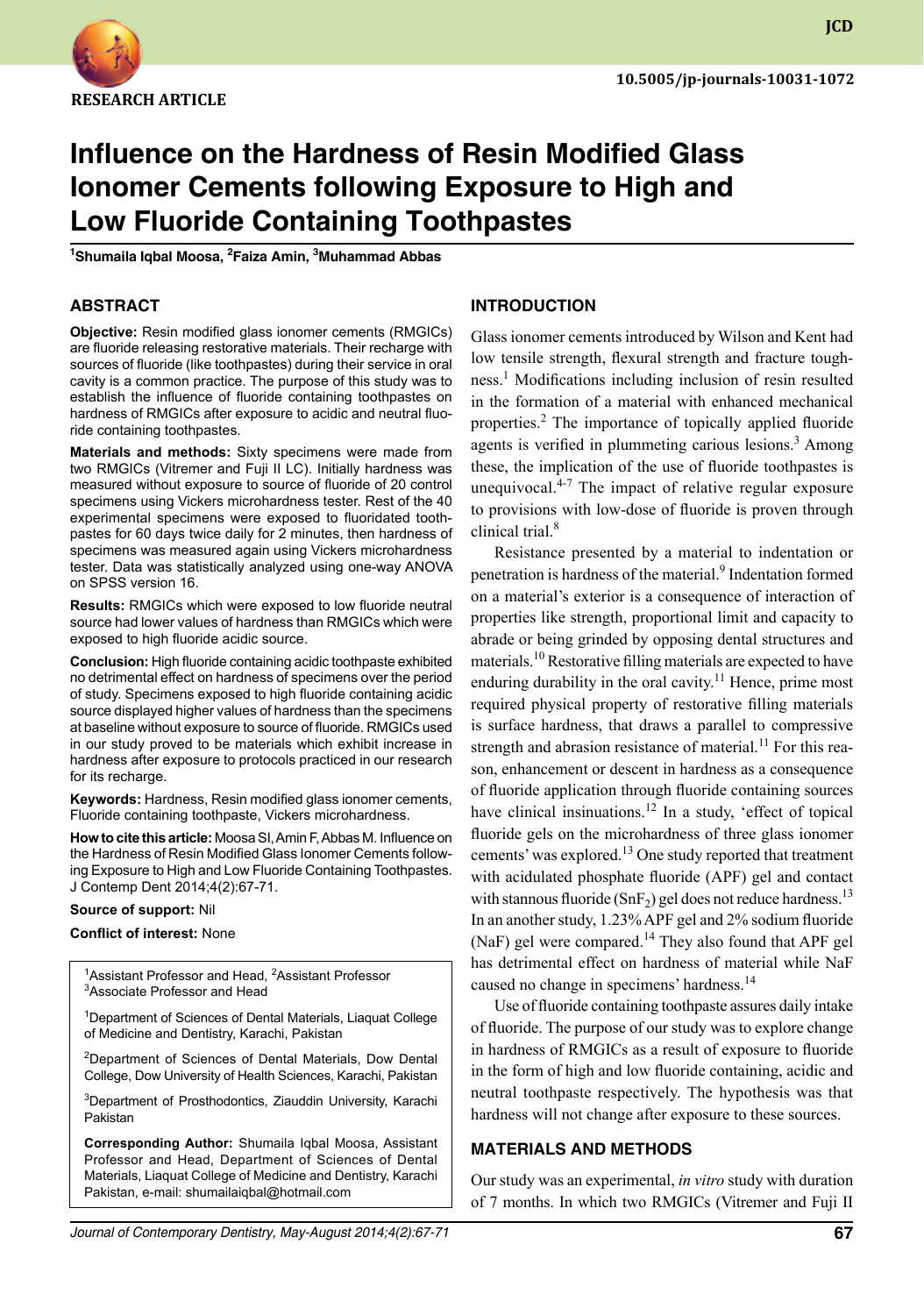LC) were used (Table 1). Sixty specimens from these two materials were formed, i.e. (30) specimens from each type of RMGIC with dimension 10 mm diameter  $\times$  2 mm thick, amounting to a surface area of  $1.42 \text{ cm}^2$ . Experimental group I is Vitremer, experimental II is Fuji II LC; each group had 30 samples: 10—control, 10—exposed to colgate, 10 exposed to close up toothpastes (Table 2). All specimens were prepared by a single operator. Before placing of material in the mold, the mold was lined using petroleum jelly, this facilitates easy removal of specimen following cure. The mold was lined on below with a polyethylene strip and a glass cover slip. After this arrangement was ready, mixing was commenced. The material was dispensed as powder and liquid on a clean mixing sheet following the ratios précised by the manufacturer. It was mixed with a cement spatula to accomplish a homogenous consistency, free of granules. The material was placed in plastic mold using cement spatula. It was ensured that material was a little brimful by putting more than required material every time in the mold. The microscopic slide was placed manually by the researcher. This led to the extrusion of excess material from the matrix and prevents the inclusion of air bubble. The glass cover slip was removed after 30 seconds. Specimens were cured from both the sides of the specimen following manufacturer's recommended time and light, at the recommended light intensity. Each specimen was stored in its mold for 1 hour after curing. After this finishing was executed with multifluted burs and polishing was achieved using Sof-Lex (Aluminums Oxide) disks and maintaining the material's surface moist. For every series, 10 strokes were made using a low-speed hand piece in one direction. Following this protocol 60 specimens were made, 20 (control) that is 10 from each RMGIC and 40 (experimental) that is 20 of each RMGIC. Out of these control 20 specimens, 10 were exposed to toothpaste I and remaining 10 were exposed to toothpaste II. After this each specimen was assigned to its plastic vial and was stored in 5 ml of distilled water for 24 hours in their individual plastic vials. Both sample and container were placed at

| Table 1: Restorative materials used during the study |  |  |  |
|------------------------------------------------------|--|--|--|
|------------------------------------------------------|--|--|--|

| Product    | Manufacturer | Presentation:<br>Lot no. | Expiry   |
|------------|--------------|--------------------------|----------|
| Vitremer   | 3M ESPE      | 20090114                 | Aug 2011 |
| Fuji II LC | GC Corp      | 1011171                  | Nov 2011 |

| <b>Table 2:</b> Toothpaste used during the study |  |
|--------------------------------------------------|--|
|--------------------------------------------------|--|

|          | Toothpastes Manufacturer                    | Concentration<br>of fluoride | pН   |
|----------|---------------------------------------------|------------------------------|------|
| Colgate  | <b>Colgate Palmolive</b><br>(Pakistan) Ltd. | 197.91 mg/kg                 | 7.06 |
| Close up | Unilever Vietnam for<br>unilever Pakistan   | 456.04 mg/kg                 | 6.16 |

room temperature during the entire experiment. All control specimens after storage for 24 hours in distilled water were subjected to calibration of hardness using surface of specimen. Hardness was measured using Vickers microhardness tester (Vickers Series 402 MH Tester for HV 0.01-HV 2), by Wolpert W group micro Vickers hardness tester digital autoturret model number 402 MVD (at ambient room temperature ( $28 \pm 2$ °C), with a diamond indenter having a 136° apex angle present at NED University's Department of Material Sciences. The samples before and after testing were inspected visually to substantiate the absence of any surface defects or pores. Three indentations were made on each specimen and were equally spaced over a circle and not closer than 1 mm to adjacent indentations or the margin of the specimen. A load of 300 gm was applied for a dwell time of 15 seconds. The two diagonals of the indentation left in the surface of the material after removal of the load are measured using a microscope and their average calculated. The area of the sloping surface of the indentation is calculated. After unloading, the diagonals of the indentation were measured and Vickers hardness number was evaluated using a microscope and computer analysis. Three indentations were measured for each specimen. Mean hardness value was determined. Hardness readings were directly obtained from dial. Objective lens used was of  $\times$ 40 and the eye piece was of  $\times$ 10 and the total magnification was  $\times$ 400. The Vickers hardness is the quotient obtained by dividing the kgf load by the square mm area of indentation. Vickers hardness number can be calculated by using following formula:

$$
HV = \frac{1.8544 F}{d2}
$$

 $F =$  applied load

 $d =$  arithmetic mean of two diagonals, d1 and d2 in mm HV = Vickers hardness

The average hardness was calculated for each specimen.

The fluoride containing toothpastes employed in the study were colgate total advanced clean toothpaste and close up vitamin fluoride system milk calcium nutrient. Fluoride content and pH of both toothpastes was measured at PCSIR using fluoride ion selective electrode and pH meter respectively.

After that for the next 60 days, everyday each specimen of the experimental group (total 40 specimens) was exposed to 4 ml of toothpaste slurry for 2 minutes twice a day. Slurry was made using the proportion 1 gm of toothpaste and 3 ml of deionized water per specimen. For a group of 10 specimens, 10 gm of toothpaste was mixed with distilled water in order to obtain 40 ml of slurry. Using a digital weight balance (Mettler Toldeo AL204) (0.01-210 gm) 10 gm of toothpaste was calculated, the quantity was then placed in a clean glass beaker and then distilled water was added up to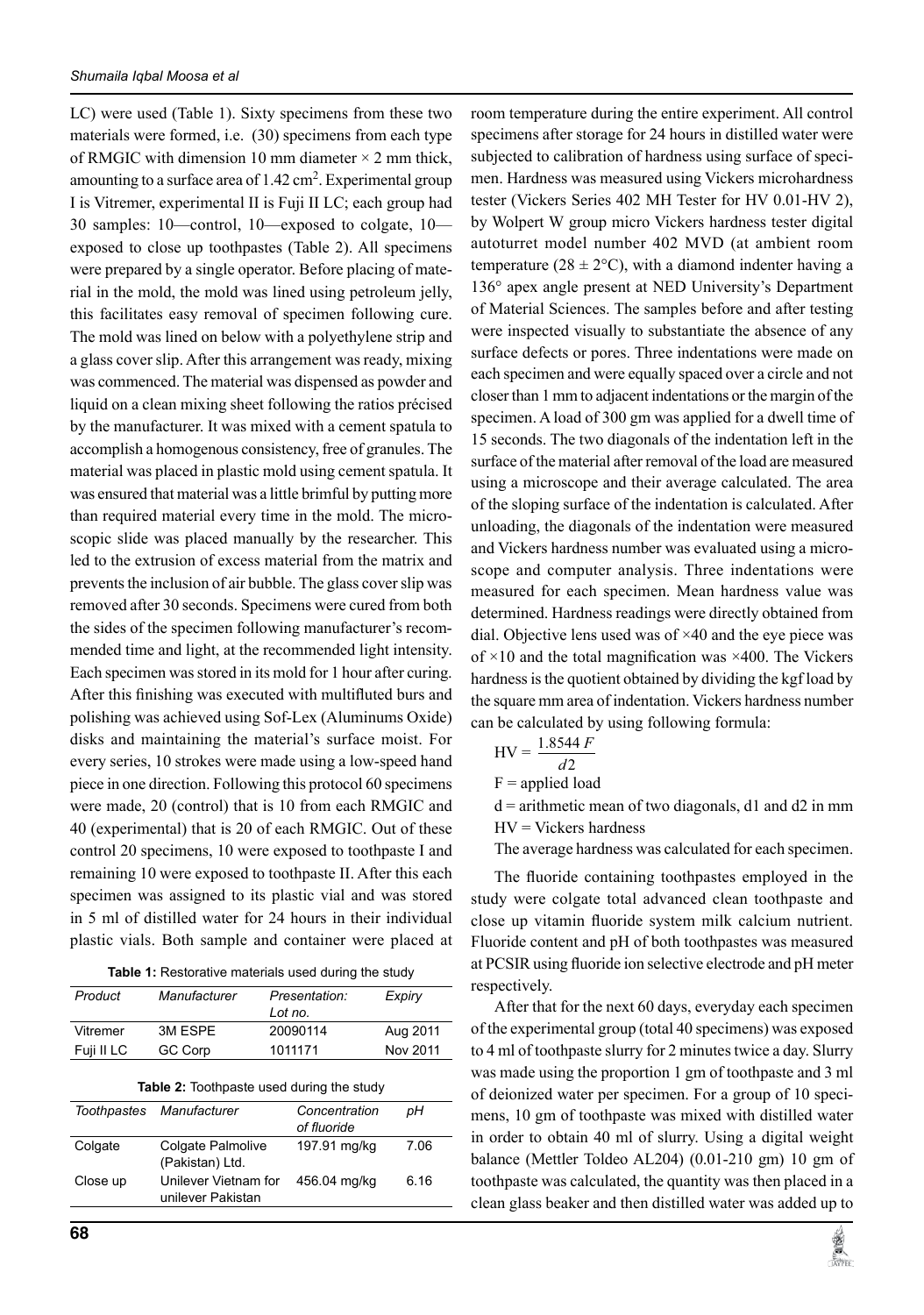the mark 40 ml on the glass beaker. Afterwards the two were mixed to achieve a smooth paste. pH of toothpaste slurry was measured before it was exposed to specimens. Following exposure to toothpaste slurry, sample was grasped with clean metal forceps and rinsed with 1 ml deionized water. After rinsing, they were kept for the next 12 hours in 5 ml of fresh deionized water. Following storage specimens were again exposed to same protocol.

Results were collected and data was inserted in SPSS version 16. One-way ANOVA was applied on each material after the data was inserted to find out whether any group was statistically significant from others. Tukey honestly significant difference tests (alpha  $= 0.05$ ) was applied to conclude which group/groups were significantly different. All analysis was carried out at significance level of 0.05.

## **RESULTS**

#### **RMGIC I (Vitremer)**

After being stored for 1 day in 5 ml of distilled water, the mean value of hardness of the specimens was 31.798 (HV/300GF). After being exposed for 60 days to colgate (Experimental I) and close-up (Experimental II) toothpastes slurry and storage in 5 ml of distilled water, the mean value of hardness of the specimens was 49.56 (HV/300GF) and 47.9090 (HV/300GF) respectively. The hardness of control specimens was significantly lower than experimental groups (p-value 0) (Table 3). Both neutral and acidic mediums' exposure caused significant increase in hardness and these two groups were not significantly different from each other (p-value 0.928) (Graph 1).

## **RMGIC II (Fuji II LC)**

After being stored for 1 day in 5 ml of distilled water, the mean value of hardness from the specimens was 36.36 (HV/300GF). After being exposed for 60 days to colgate (Experimental I) and close up (Experimental II) toothpastes slurry and storage in 5 ml of distilled water, the mean value of hardness from the specimens was 48.84 (HV/300GF) and 52.418 (HV/300GF) respectively. In control specimens, hardness was significantly lower than experimental groups (p-value 0). Both neutral and acidic mediums' exposure caused significant increase in hardness and these two groups were not significantly different from each other (p-value 0.512) (Graph 2).

**JCD**

## **DISCUSSION**

Hardness is an important property as in researches it is used to determine the setting/curing behavior and depth of cure of RMGIC.<sup>15-17</sup> With regard to polymerizable dental materials hardness is the characteristic which is an indicator about degree of conversion that is extent of polymerization of monomer to polymer.<sup>18</sup> Microhardness test is used for the



**Graph 1:** Comparing Vickers microhardness (HV/300GF) of RMGIC (vitremer) of control and experimental groups



**Graph 2:** Comparing Vickers microhardness (HV/300GF) of RMGIC (Fuji II LC) of control and experimental groups

| <b>RMGIC</b> | Experimental<br>conditions | Mean<br><b>HV/300GF</b> | Highest value<br><b>HV/300GF</b> | Lowest value<br><b>HV/300GF</b> | Standard<br>deviation | p-value |
|--------------|----------------------------|-------------------------|----------------------------------|---------------------------------|-----------------------|---------|
| Vitremer     | Control                    | 31.798                  | 35.23                            | 24.93                           | ±2.81573              | 0       |
|              | Experimental I             | 49.56                   | 62.6                             | 36.43                           | ±8.68777              | 0.769   |
|              | Experimental II            | 47.9                    | 58.96                            | 38.63                           | ±6.31272              | 0.928   |
| Fuji II LC   | Control                    | 36.36                   | 37.8                             | 35                              | ±0.97622              | 0       |
|              | Experimental I             | 48.8411                 | 57.06                            | 29.6                            | ±8.48997              | 0.001   |
|              | Experimental II            | 52.4189                 | 58.83                            | 47.33                           | ±4.55097              | 0.512   |
|              |                            |                         |                                  |                                 |                       |         |

*Journal of Contemporary Dentistry, May-August 2014;4(2):67-71* **69**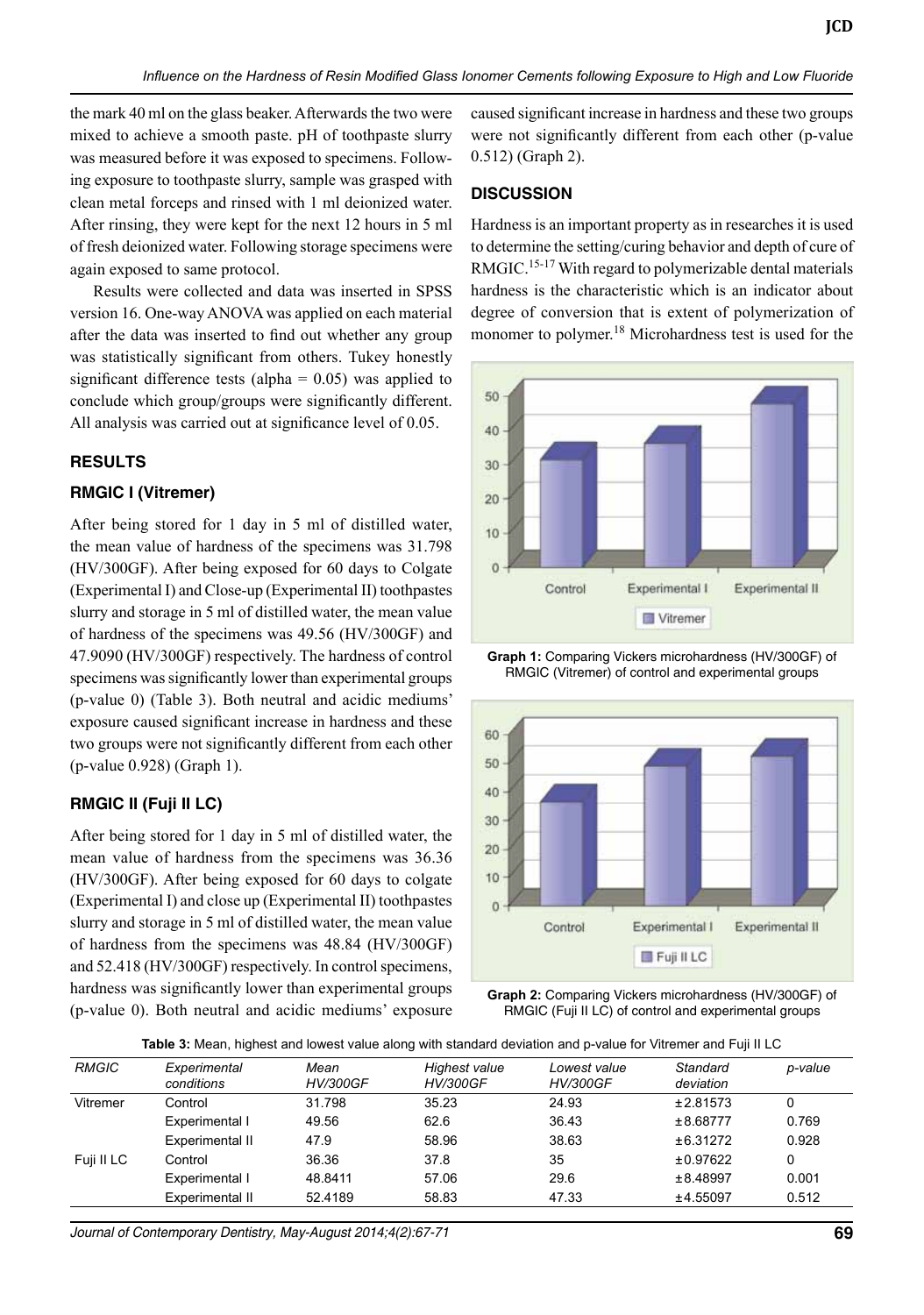indirect study of polymerization of resin based materials and for the assessment of curing unit efficiency.<sup>15</sup> In our study, Vicker's microhardness is used to determine the change in surface integrity/characteristics of RMGIC before and after exposure to fluoride rich toothpaste.

It is a capability of GIC based materials that they can release fluoride, in addition to that they can acquire fluoride ions following exposure to topical fluorides and can act as rechargeable fluoride release systems.<sup>19,20</sup> Nevertheless, the elevated reactivity of fluoride sources used in topical fluorides was found to deteriorate surface properties of esthetic restorative materials. $8,13$  This can compromise the clinical longivity of the restoration. In our study, aim was to explore sources for recharge of RMGIC without causing deterioration in their mechanical properties. The sources used in our study did not cause deterioration in material's integrity. Both the RMGICs' hardness increased over the period of time with exposure to fluoridated toothpastes. In case of Vitremer, acidic high fluoride containing toothpaste caused more increase in hardness. While in Fuji II LC, both toothpastes were able to cause significant increase in hardness and the values for hardness of specimens after exposure to the two toothpastes were not different significantly. For the material Fuji II LC the recommended powder: liquid mass ratio is 3.2:1, and the composition has 100% Fluoroaluminosilicate glass in powder and liquid is consisted of 20 to 22% polyacrylic acid, 35 to 40% 2-hydroxyethyl methacrylate, 5 to 15% 'proprietary ingredient', 5 to 7% 2, 2,4, trimethyl hexamethylene dicarbonate, and 4 to 6% triethylene glycole dimethacrylate. This yields a filler level mass fraction of 76.2% for Fuji II LC while in case of Vitremer filler level is approximately 71% of mass fraction.<sup>21</sup> The high strength exhibited by Fuji II LC in our study as compared to Vitremer can be attributed to this relatively high filler level. The matrix of Fuji II LC has 2-hydroxyethyl methacrylate this also adds to the strength of the material. $^{21}$  Therefore, it is speculated that the composition of Fuji II LC is responsible for the better mechanical properties of Fuji II LC after day I during our study.

In a research entitled as 'Fluoride releasing restorative materials: effects of pH on mechanical properties and ion release', when flexural strength of Fuji II LC and Vitremer was contrasted prior and subsequent to 84 days of immersion in solution at pH 4, 5.5 and  $7<sup>21</sup>$  It was found that solution's pH has little effect on strength of material.<sup>21</sup> In our study, acidic and neutral pH of source of fluoride had no deteriorating effect on specimen.

With regard to diametral tensile strength of three different RMGICs, it was found that all three displayed augment in strength when comparison was made after storage for an hour to storage following one week.<sup>22</sup> After 1 hour of storage, Fuji II LC showed better strength than Vitremer.<sup>22</sup> Following storage for 24 hours and 1 week both materials exhibited similar values of strength.<sup>22</sup> This reflects that mechanical properties of RMGICs improve after storage in water. Similar findings were observed during our study. In our study increase in hardness was observed over the period of study for both the RMGICs.

Wang et  $al^{23}$  measured top surface hardness of several dental materials including three RMGICs.<sup>23</sup> There results following six months period established that hardness is material dependent.<sup>23</sup> It was instituted that Fuji II LC's and Photac Fil's top surface hardness decreased but Vitremer's increased.<sup>23</sup> In the case of our study, differing results to this were accomplished. As in our study, Vitremer exhibited low hardness values than Fuji II LC.

Kanchanavasita et al<sup>24</sup> during a 12 months study testimonies that hardness for both Fuji II LC and Vitremer increased during the study. They investigated the consequence of long-term storage in aqueous solutions on hardness.<sup>24</sup> The specimens were either kept in distilled water or artificial saliva and hardness was computed using the Wallace microindentation tester at regular time intervals up to  $360 \text{ days}$ .<sup>24</sup> In our study also hardness was found to increase for both the materials over the period of study. They elucidated that the post-hardening reaction taking place in material overcomes the plasticising effect of water on the specimens.<sup>24</sup> It was put forward by us that the post hardening reaction led to increase in hardness witnessed in our study. When Ellakuria and coresearchers<sup>15</sup> in a 12 months study compared Fuji II LC, Photac Fil Quick and Vitremer.<sup>15</sup> They described that top surface's hardness is dependent on the material.<sup>15</sup> This was supported by the results of our study. During our study also specimens were subjected to analogous storage conditions. The disparity in values of hardness observed consequently could be characterized to the composition, filler content and quality of RMGIC.

Increase in hardness in GIC based material can be explained by exploring setting reaction which occurs in material.<sup>25</sup> After mixing, in 5 to 7 minutes, calcium polycarboxylate was structured.<sup>25</sup> In the next 24 hours aluminum polycarboxylate's was created.<sup>25</sup> It is complementary, unwavering and perks up the mechanical properties.<sup>25</sup> After photo initiation, polymerization of HEMA continued for 24 hours.<sup>25</sup> In RMGICs there was a lack of water as a result of replacement of water with water/HEMA system.<sup>25</sup> The initial set is via polymerization of HEMA and acid base reaction proceeded gradually.<sup>25</sup> Therefore, a long working time, rapid setting and resistance to water contamination was achieved.<sup>25</sup> This leads to enhancement in mechanical properties over the period of time.